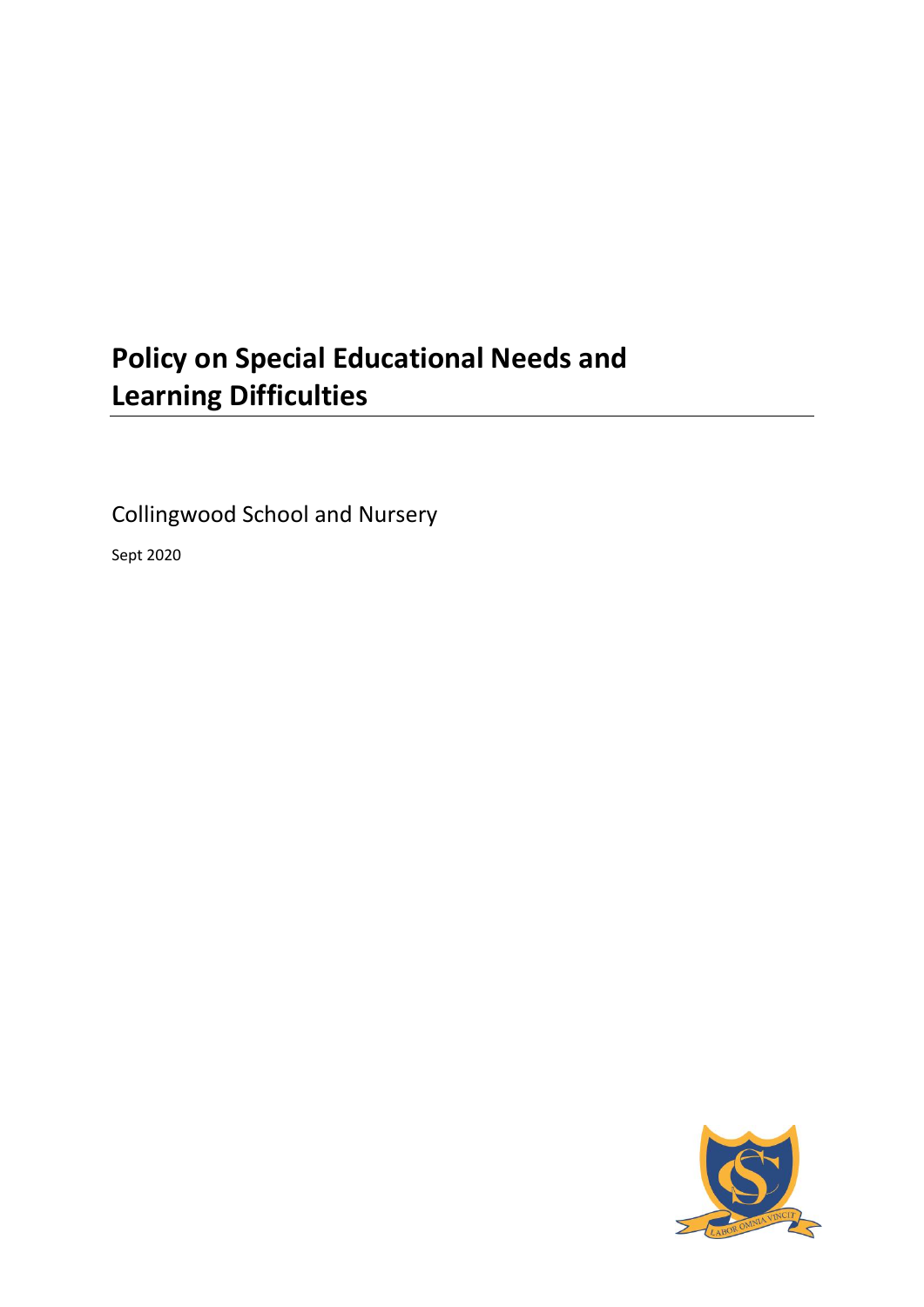# **Contents**

| 3  |  |
|----|--|
| 4  |  |
| 5  |  |
| 6  |  |
|    |  |
| 8  |  |
| 9  |  |
| 10 |  |
| 11 |  |
| 12 |  |
| 13 |  |
| 15 |  |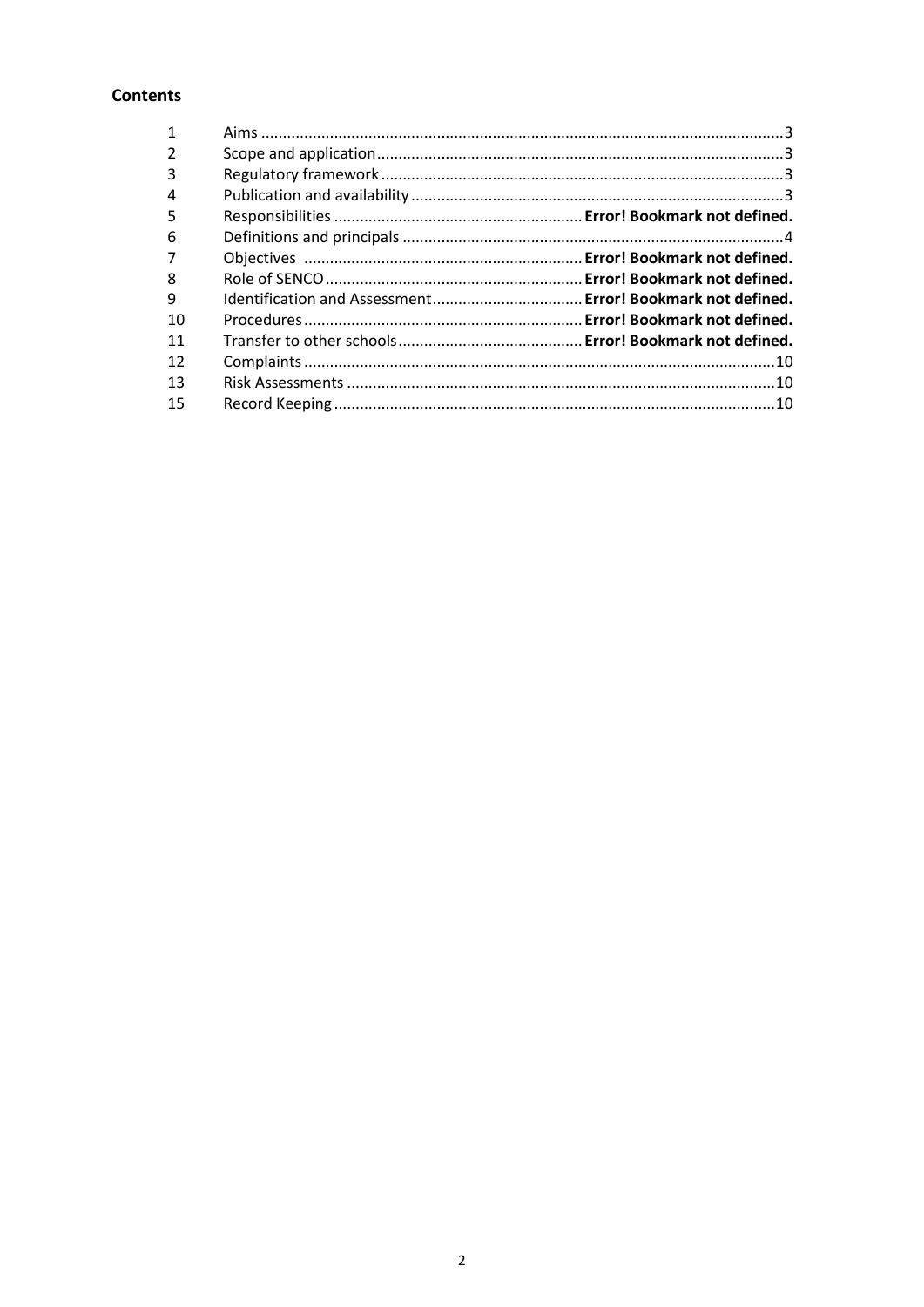# <span id="page-2-0"></span>1 **Aims**

- 1.1 This is the policy on special educational needs and learning difficulties of Collingwood School and Nursery ('the School')
- 1.2 The aims of this policy are as follows:
	- to promote good practice in the detection and management of special educational needs (**SEN**);
	- to explain the support the School can provide for children who have learning difficulties and the co-operation needed from parents;
	- to actively promote the well-being of pupils.

#### <span id="page-2-1"></span>2 **Scope and application**

2.1 This policy applies to the whole School including the Early Years Foundation Stage (**EYFS**).

#### <span id="page-2-2"></span>3 **Regulatory framework**

- 3.1 This policy has been prepared to meet the School's responsibilities under:
	- 3.1.1 Education (Independent School Standards) Regulations 2014;
	- 3.1.2 Education and Skills Act 2008;
	- 3.1.3 Childcare Act 2006;
	- 3.1.4 Data Protection Act 2018 and General Data Protection Regulation (GDPR);
	- 3.1.5 Equality Act 2010; and
	- 3.1.6 Children and Families Act 2014.
- 3.2 This policy has regard to the following guidance and advice:
	- 3.2.1 [Special educational needs and disability code of practice: 0 to25 years](https://www.gov.uk/government/uploads/system/uploads/attachment_data/file/398815/SEND_Code_of_Practice_January_2015.pdf) (DfE and [Department for Health, January 2015\)](https://www.gov.uk/government/uploads/system/uploads/attachment_data/file/398815/SEND_Code_of_Practice_January_2015.pdf) (**Code of Practice**)
- 3.3 The following School policies, procedures and resource materials are relevant to this policy:
	- 3.3.1 equal opportunities policy;
	- 3.3.2 safeguarding and child protection policy and procedures;
	- 3.3.3 anti-bullying policy;
	- 3.3.4 English as an additional language policy;
	- 3.3.5 admissions policy; and

#### <span id="page-2-3"></span>4 **Publication and availability**

- 4.1 This policy is published on the School website.
- 4.2 This policy is available in hard copy on request.
- 4.3 A copy of the policy is available for inspection from the school reception during the School day.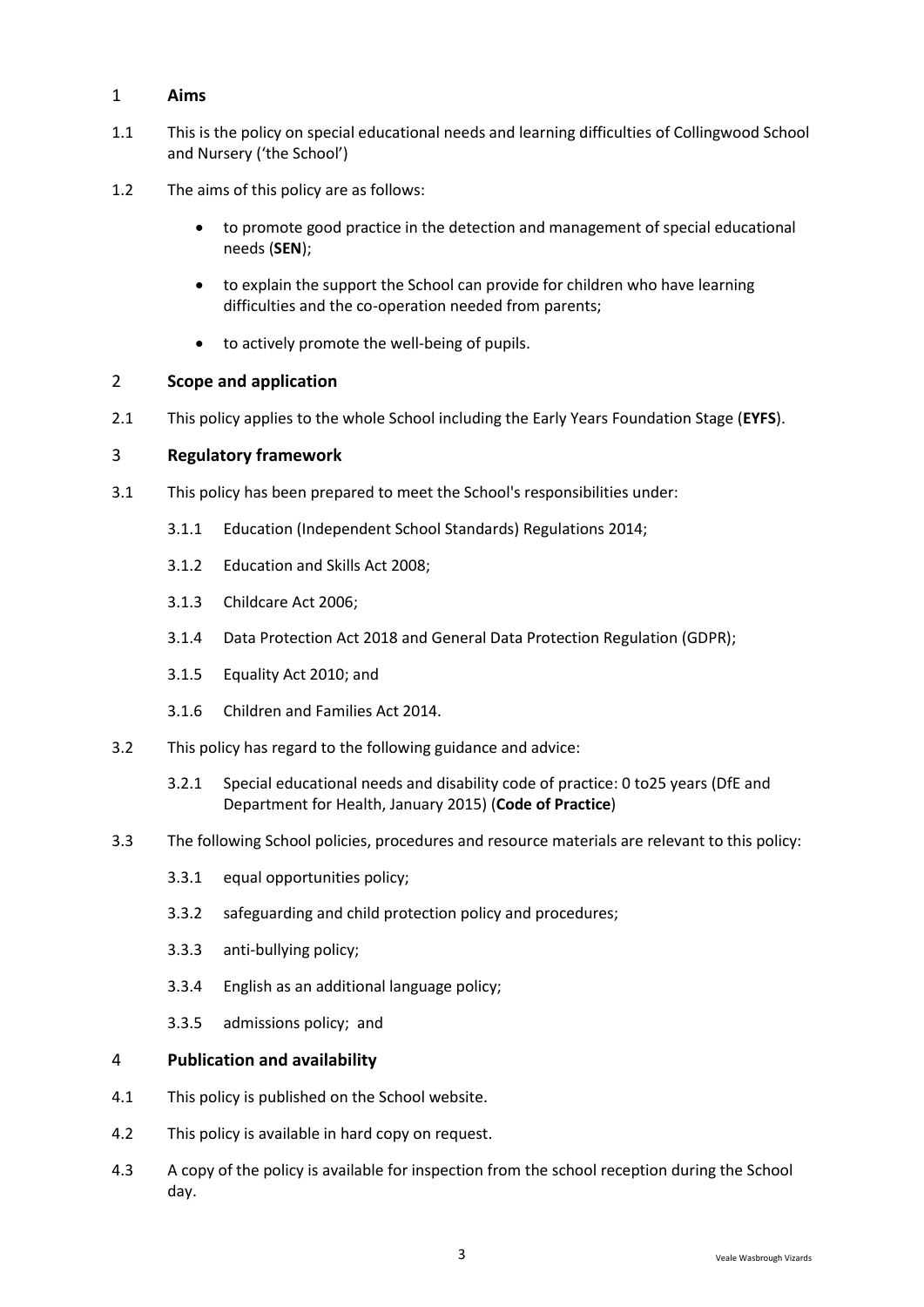4.4 This policy can be made available in large print or other accessible format if required.

# <span id="page-3-0"></span>5 **Responsibility statement and allocation of tasks**

- 5.1 The Proprietor has overall responsibility for all matters which are the subject of this policy.
- 5.2 To ensure the efficient discharge of its responsibilities under this policy, the Proprietor has allocated the following tasks:

| <b>Task</b>                                                                                                                                           | <b>Allocated to</b>                                                               | When / frequency of review       |
|-------------------------------------------------------------------------------------------------------------------------------------------------------|-----------------------------------------------------------------------------------|----------------------------------|
| Keeping the policy up to date<br>and compliant with the law and<br>best practice                                                                      | Elisabeth da Silva - SENCo                                                        | As required, and at least termly |
| Monitoring the<br>implementation of the policy,<br>relevant risk assessments and<br>any action taken in response<br>and evaluating effectiveness      | Elisabeth da Silva - SENCo<br>Antonia Herriett - Asst Head<br>Leigh Hardie - Head | As required, and at least termly |
| Maintaining up to date records<br>of all information created in<br>relation to the policy and its<br>implementation as required by<br>the GDPR        | Elisabeth da Silva - SENCo                                                        | As required, and at least termly |
| Seeking input from interested<br>groups (such as pupils, staff,<br>parents) to consider<br>improvements to the School's<br>processes under the policy | Elisabeth da Silva - SENCo                                                        | As required.                     |
| Formal Biannual review                                                                                                                                | Proprietor - Amit Mehta                                                           | BiAnnually                       |

- 5.3 The School's SENCO has responsibility for:
	- 5.3.1 ensuring liaison with parents and other professionals in respect of a child's special educational needs;
	- 5.3.2 advising and supporting other staff in the School;
	- 5.3.3 ensuring that appropriate IEPs in place and effectively implemented;
	- 5.3.4 ensuring that relevant background information about individual children with special education needs is collected, recorded and updated;
	- 5.3.5 undertaking any other appropriate duties in accordance with the Code of Practice.

# 6 **Definitions and principals**

At Collingwood School, we are committed to offering an inclusive curriculum to ensure the best possible progress for all our pupils whatever their needs or abilities. Our mission to nurture and challenge all our pupils is embodied in this policy as we aim to bring out the potential in all our children.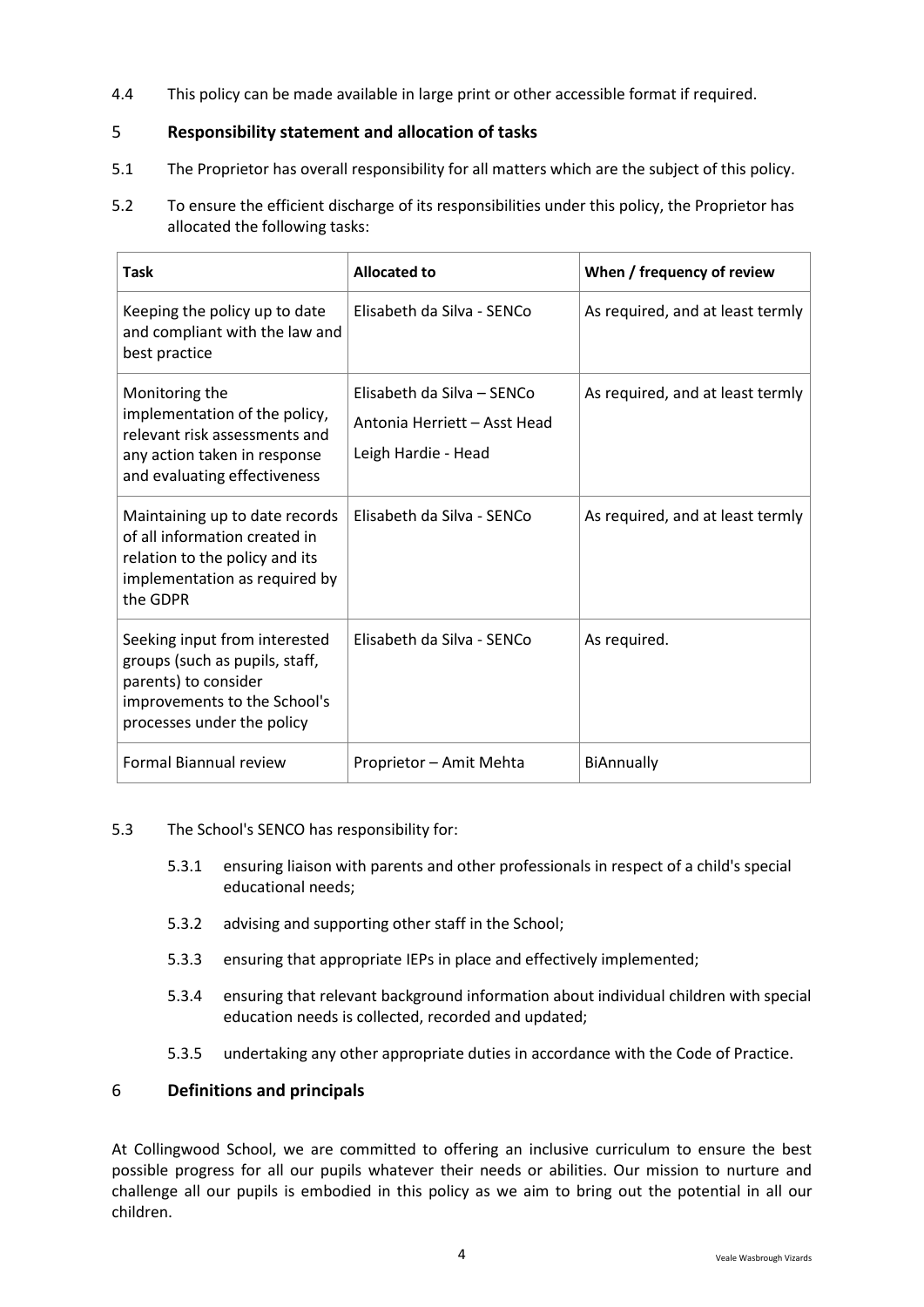When planning, teachers set suitable learning challenges and respond to children's diverse learning needs. A minority of children have particular learning and assessment requirements that could create barriers to learning. We recognise that a range of learning support needs, learning difficulties, behavioural problems, physical or sensory disabilities exist in this school. For some pupils, the difficulties might be mild and short term, but for others they may be long term and more complex. We recognise that there is a continuum of learning support and Special Educational Needs and Disabilities (SEND) and that the needs of the majority of our pupils are at the learning support level, below the SEND level.

A pupil has SEND when their learning difficulty or disability means they have significantly greater difficulty in learning than the majority of others of the same age or the difficulty prevents or hinders them from making use of the facilities of a kind generally provided for others of the same age in mainstream schools.

We are committed to ensuring that all pupils can achieve well in their early years at school and go on to lead happy and fulfilled lives. This policy includes those procedures to be adopted in order that children with specific learning difficulties may access the broad and balanced curriculum available to all pupils at Collingwood. This includes our pupils in the EYFS setting. In our school's three-year Accessibility Plan, we demonstrate that we are constantly reviewing the manner in which we make all aspects of school life accessible to pupils with a range of needs and disabilities.

# 7 **The specific objectives of our SEND policy are as follows:**

- To identify pupils with special educational needs and disabilities and ensure that their needs are met
- To ensure that children with special educational needs and disabilities participate in all the activities of the school
- To ensure that all learners make the best possible progress
- To ensure parents are informed of their child's needs and provision and that there is effective communication between parents and school
- To ensure that learners express their views and are fully involved in decisions which affect their education
- To promote effective partnership and involve outside agencies when appropriate.

The success of the school's SEN policy will be judged against the aims set out above. The Head Teacher and governing board (representing the Proprietor) will ensure that it makes appropriate educational provision for all pupils identified as in need of it. The Accessibility Plan is reviewed every two years by the Head and Governors.

# **The school seeks to uphold these fundamental principles, in line with the SEND Code of Practice (updated January 2015):**

- To enable all children to have full access to all elements of a broad, balanced and relevant education and extra-curricular activities.
- To educate pupils with SEND alongside their peers within the normal curriculum.
- To provide quality teaching that is differentiated, inclusive and personalised appropriately so that barriers to learning can be removed and pupils can reach their full potential, experience success and enhance their self-esteem in an environment which accepts and values them as individuals.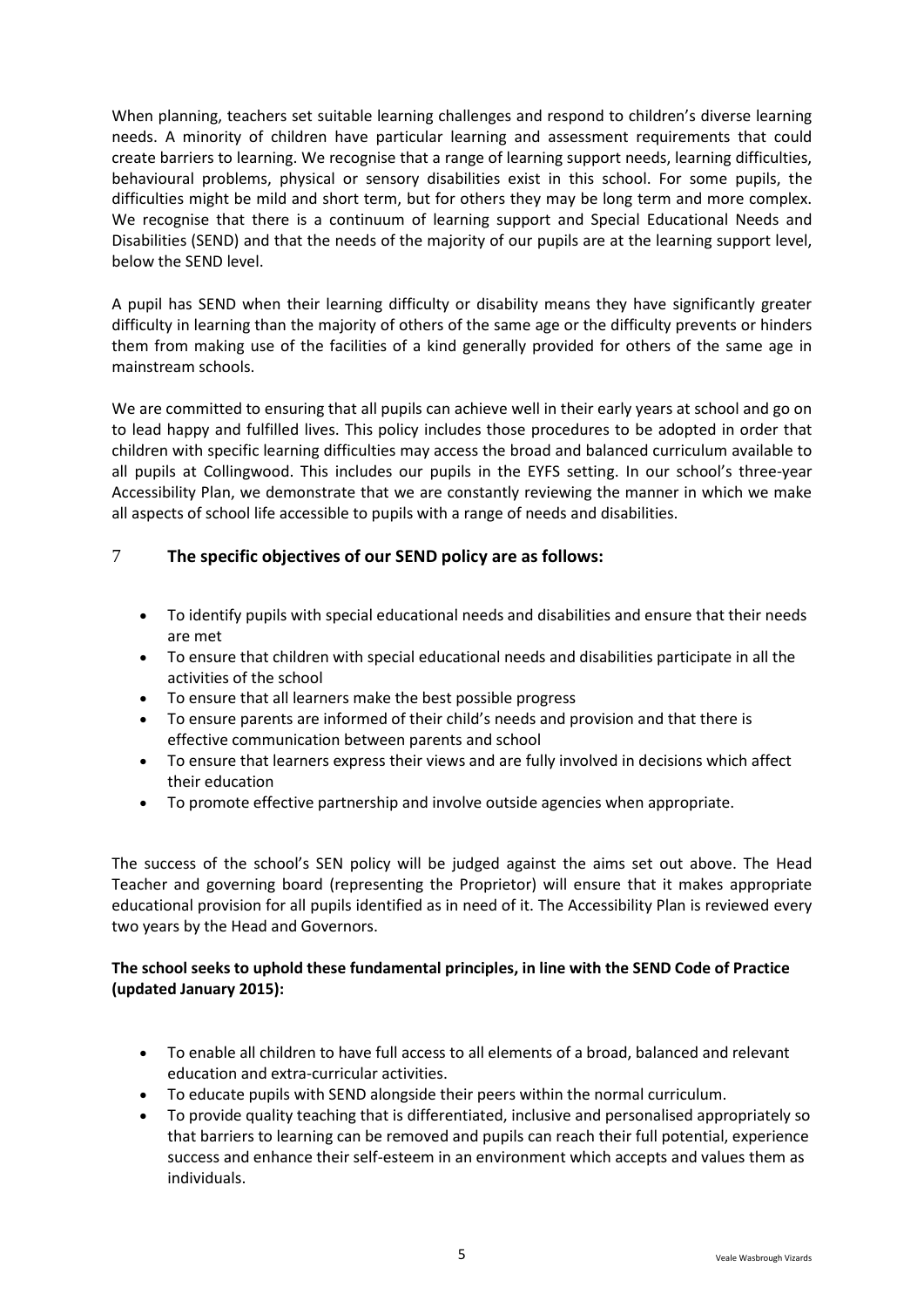- To offer an educational provision that is additional and different where needed, either classroom based or through individual or small group sessions, deploying staff and resources flexibly to meet identified needs. Pupils, wherever possible will be educated in their own class group and only withdrawn from the classroom where additional specialist teaching is considered essential to provide skills and strategies to enhance their performance.
- To ensure that each child receives an equal opportunity (see Equal Opportunities policy).
- To have high ambitions and set stretching targets, tracking and reviewing children's progress towards these goals.
- To ensure that pupils and their parents have a voice in this process and are involved in decision-making regarding the pupil's education, including target setting and reviewing.
- To monitor the pupils' needs and review progress using best practice and evidence-based material, provided by classroom teachers and the SENCO.
- To ensure early identification of needs and early intervention to support them.
- To promote positive outcomes in the wider areas of personal and social development.
- To make clear the expectations of all partners in the process SENCO, staff, parents and pupils: the continued progress of pupils with SEND is the responsibility of all staff. Where appropriate, to work in close liaison with the local authority, to improve outcomes for children with SEND or disabilities, and in a very small minority of cases, developing EHC (Education, Health and Care) plans for pupils where necessary.
- To ensure that all staff have a clear understanding of the responsibility for Special Educational Needs, Learning Difficulties and /or Disabilities, making sure that all staff training is provided to facilitate pupil's individual needs. There will be schemes of work in place, a recording system, IEPs where needed and regular monitoring of each child's progress.

# 8 **The role of the SENCO**

The named SENCO for the school and nursery is Mrs Elisabeth da Silva. She is supported by the Assistant Head for Teaching and Learning. A member of the teaching staff, Mrs C Sawyer, is designated as the SEND Teaching Assistant (TA), and works in consultation with the SENCO in order to provide appropriate additional support for SEND pupils.

#### **The key responsibilities of the SENCO include:**

- Overseeing the day day operation of the school's SEND policy
- Liaising with and advising fellow teachers
- Managing SEND TAs
- Coordinating provision for pupils with special educational needs
- Overseeing records on all pupils with special educational needs
- Liaising with parents
- Contributing to in-service training of staff
- Liaising with external agencies

# 9 **Identification, Assessment and Provision of Special Educational Needs**

The school is committed to early identification of special educational needs and adopts a graduated response to meeting special educational needs in line with the **Code of Practice 2015**. A range of evidence is collected through assessment and monitoring arrangements: if this suggests that the learner is not making the expected progress, the class or subject teacher will consult with the SENCO in order to decide whether additional and / or different provision is necessary.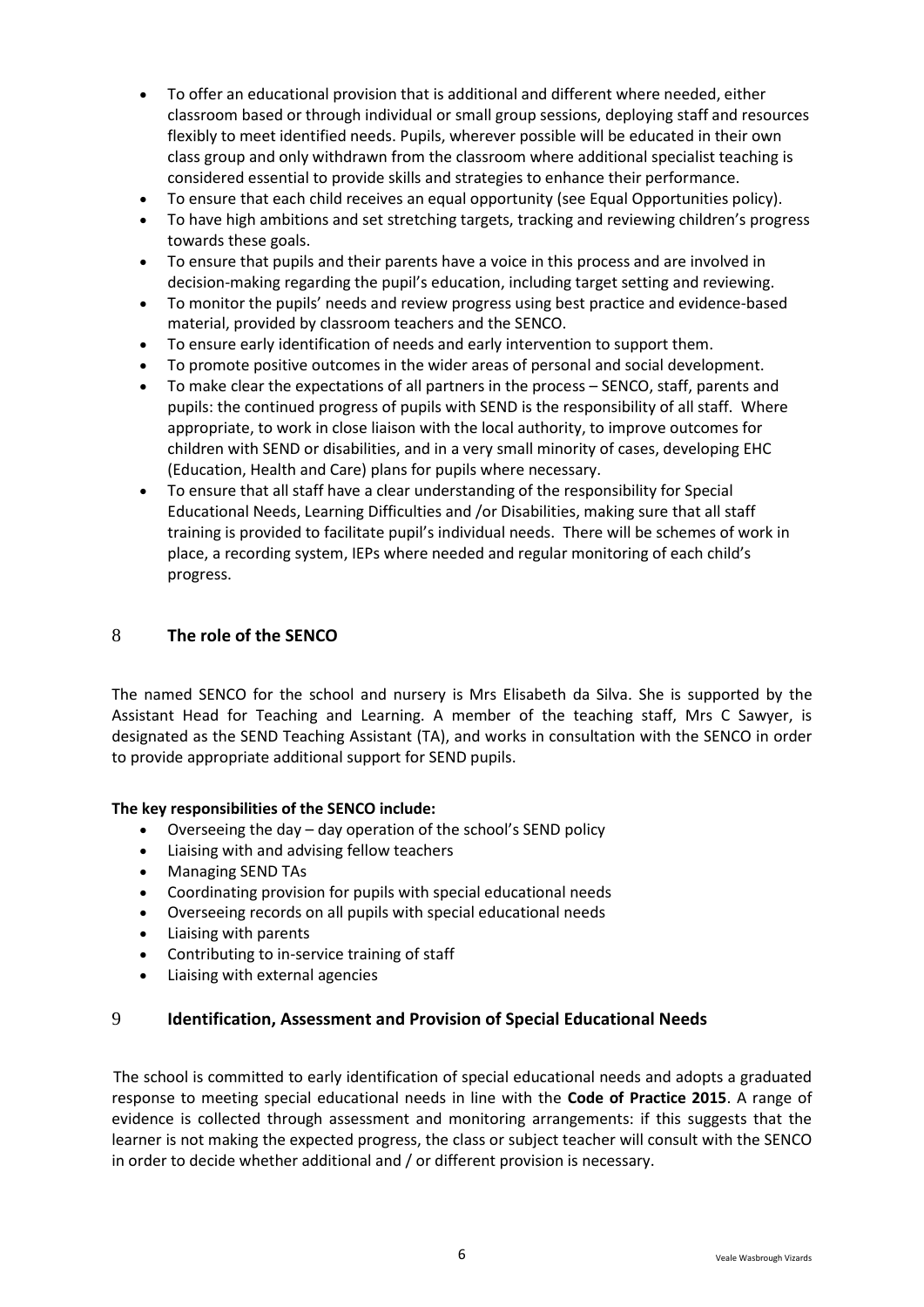There is no need for pupils to be registered or identified as having special educational needs unless the school is taking additional or different action. Pupils who have disabilities and /or special needs will be recorded on the school's SEND register.

Provision/action that is additional to, or different from that available to all, will be recorded in an IEP (Individual Education Plan). This will be written by the class teacher in consultation with the SENCO, pupil, parents /carers and other relevant teachers.

It may also involve consultation and advice from external agencies/ specialist services e.g Speech and Language Therapists.

The IEP will set targets for the pupil and will detail:

- *the short-term targets set for, or by the child*
- *action plan /teaching strategies to be used*
- *suggested classroom support*
- *the provision to be put in place*
- *when the plan is to be reviewed*

The IEP will be reviewed three times per year (September, February and May) and the outcomes / exit criteria will be recorded. Pupils will participate in the review process according to their age and abilities.

Parents / carers will also be invited to participate in the target-setting and review process.

Records of IEPs and other individual pupil information, such as the register, will be stored on our password-protected MIS system or the secure files on the school's Google Drive.

*Further provision* - Provision for school trips or events that is additional to, or different from, that available to all, will be outlined on the risk assessment for the outing as necessary. Risk assessments may be deemed necessary for particular on-site activities.

Special arrangements for exams and tests e.g. extra time, one to one support will be provided as necessary.

If it is deemed that the school cannot meet the needs of an existing pupil because the child may be unable to access our curriculum or because we do not have the specialist facilities to meet his/her needs, we may suggest that it would be in the best interests of the child for them to be placed in a more suitable setting. In this case, parents would be informed with the notice required to make alternative arrangements.

# 10 **Procedures to follow for the identification of pupils with SEND at Collingwood School**

#### **School Support**

- An expression of concern by teacher/ parent that child is having difficulty with some aspect of learning, or evidence from assessment or from external benchmarking that a child is not making sufficient progress.
- Observation by appropriate teaching staff is made, if deemed necessary, to help identify specific difficulties
- Make parents aware of action to be taken
- Fill in appropriate form to focus on area of concern.
- Place pupil on SEND register at School Support level
- SENCO to consult with class/ subject teacher to identify ways of giving additional support
- Devise IEP, if necessary, to suit pupil's needs.
- SENCO and SEND TA to give additional support, if necessary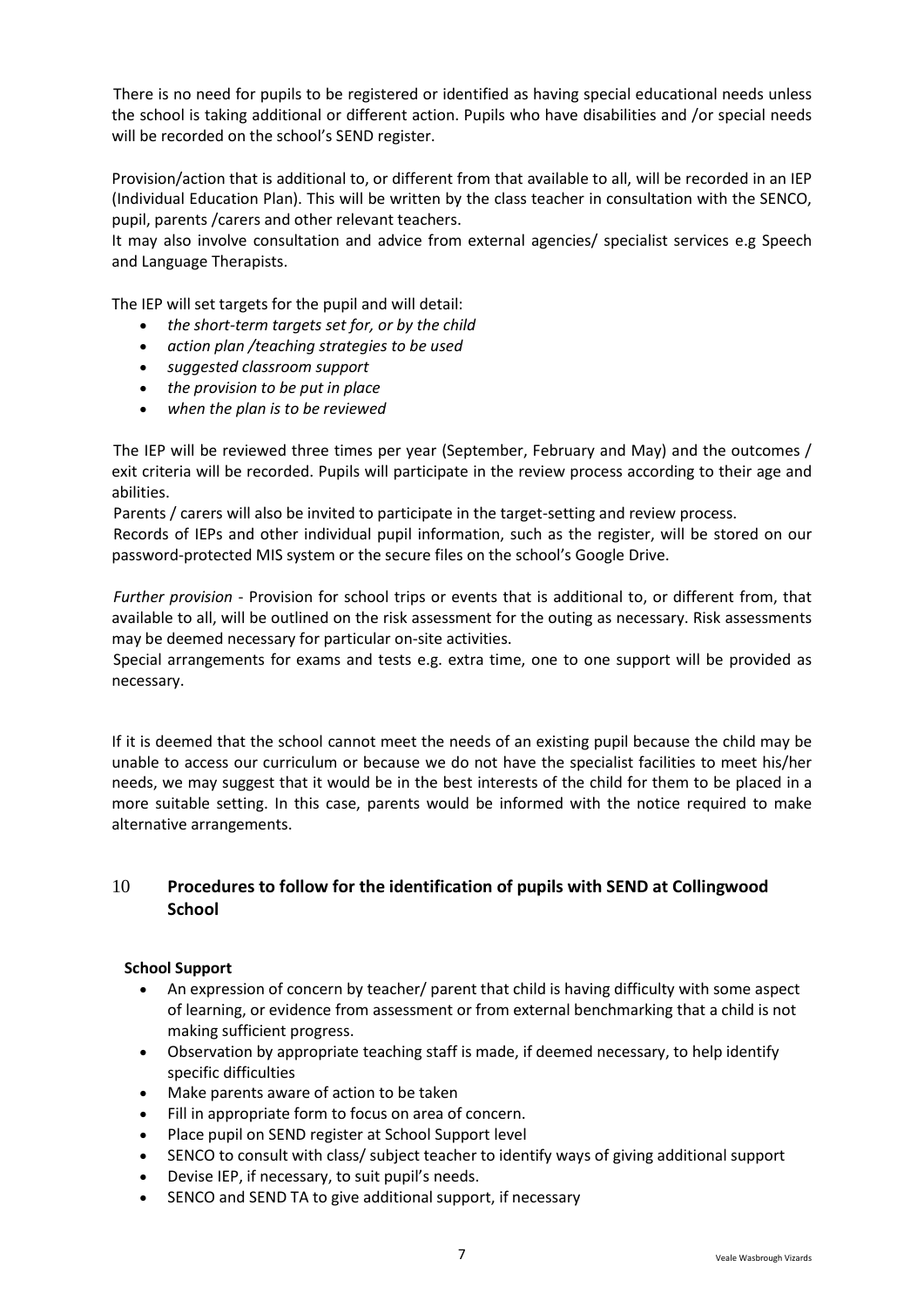- Monitor progress and review at least three times per year
- Remove from register if special educational provision is no longer required
- Remain on School Support if deemed necessary

### **School Support Plus**

- Progress to School Support Plus if support from external agencies is required
- Consult with parents / carers. Fill in appropriate form
- New IEP drawn up, including involvement and proposed intervention from external agencies/ specialist services.
- SENCO or specialist service to provide additional support out of class, in small group, or individually.
- Return to School Support if sufficient progress is made
- Remain on School Support Plus if deemed necessary

## **EHC Plan (Education Health and Care Plan)**

Parents and the School have the right under section 36(1) of the **Children and Families Act 2014** to ask the local authority to make an assessment with a view to drawing up an EHC plan. The School will always consult with parents before exercising this right. If the local authority refuses to make an assessment, the parents (but not the School) have a right to appeal to the First-tier Tribunal (Special Needs and Disability). Where a prospective pupil has an EHC plan, we will consult the parents and, where appropriate, the local authority to ensure that the provision specified in the EHC plan can be delivered by the School. We will cooperate with the local authority to ensure that relevant reviews of EHC plans are carried out as required. The EHC Plan is to be reviewed annually - while this is the responsibility of the local authority, the school is committed to liaise with the appropriate authority at every stage to ensure the best possible provision for the child.

*Assistance in costs* - Any additional costs that are needed to meet the requirements of the EHC plan, for example one to one support, specialist teaching/therapy or specialist equipment will need to be charged to the local authority if the local authority is responsible for the fees and our School is named in Section 1 of the EHC plan. In all other circumstances charges will be made directly to the parents unless the additional services can be considered to be a "reasonable adjustment" where no charge will be made, in accordance with the **Equality Act 2010.**

*Fees assistance* - In some circumstances, when it is deemed by the local authority that the school is the most suitable place for a child with an EHC plan, the local authority will be responsible for the payment of the pupil's school fees. The school will again liaise with the local authority to ensure that the suitable provision is made and the school will remain responsible on a day-to day basis for the implementation.

# 11 **Transferring to other schools**

When pupils are due to transfer to another phase, planning for this will be started in the year prior to the year of transfer. The SENCO will liaise with the SENCO of the secondary schools serving the area to ensure that effective arrangements are in place to support pupils at the time of transfer. When pupils move to another school their records will be transferred to the next school within 15 days of the pupil ceasing to be registered, as required under the Education (Pupil Information) Regulations 2000. The required secure transfer of data records will be made.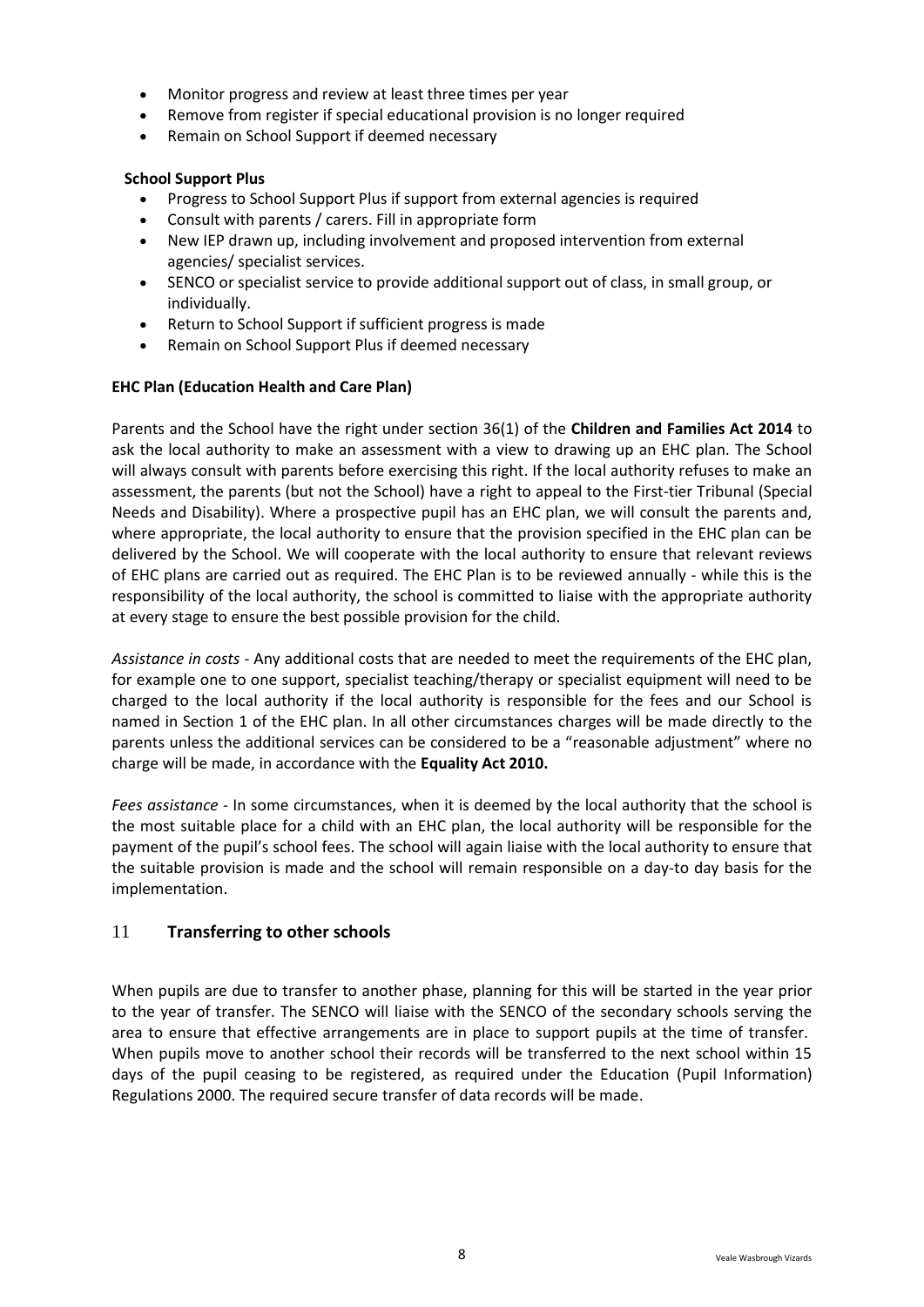# 12 **Complaints Procedures and further advice**

The School's complaint procedures are set out in the relevant policy and procedures. The child's class teacher will work closely with parents at all stages in his education and should be the first port of call, in case of any difficulty. Parents of pupils with SEN or disabilities whose concerns cannot be resolved by the usual school procedures can request independent disagreement resolution.

The Head / SENCO makes an annual review of training needs for all staff involved with SEN teaching taking into account school priorities as well as personal professional development.

The SEND register will be updated regularly to take account of changes to needs of SEND pupils. All appropriate staff will have access to IEPs and any other information necessary to help them support SEND pupils in class,

If requested, the school will provide information about the Parent Partnership Service to all parents of children with special educational needs. Parents of any pupil identified with SEN may contact the Parent Partnership Service for independent support and advice.

External support services play an important part in helping the school identify, assess and make provision for pupils with special education needs and disabilities. The school may seek advice from specialist advisory teaching services for children with sensory impairment or physical difficulties**.**

#### **Information sharing and parent involvement**

- Parents are asked to provide the School with a copy of any report or recommendations which have been made in relation to special educational needs at their child's previous school or elsewhere within the last 12 months. Confidential information of this kind will only be shared within the School on a "need to know" basis.
- The School will do all that is reasonable to report and consult with parents about their child's learning difficulties and to ensure that teachers are given any necessary information about a child's learning difficulties and that teaching practices are appropriate.
- Parents should notify the School immediately if their child's progress or behaviour causes concern so that the School can devise and agree a strategy with the parents.

Parents bear the overall responsibility for taking decisions about the management of their child's learning difficulties. A parent who would prefer to have a formal assessment instead of additional specialist teaching or learning support should make arrangements accordingly with the School or outside, as appropriate. In these circumstances parents must ensure that the School is given copies of all advice and reports received.

12.1 Any safeguarding concerns will be dealt with in accordance with the procedures set out in the School's safeguarding and child protection policy and procedures.

#### 12.2 **Disability**

- 12.2.1 The School recognises that some pupils with special education needs or learning difficulties may also have a disability
- 12.2.2 The School will make all reasonable adjustments in order to afford opportunity to disabled pupils. However if, despite such adjustments, the School is unable to